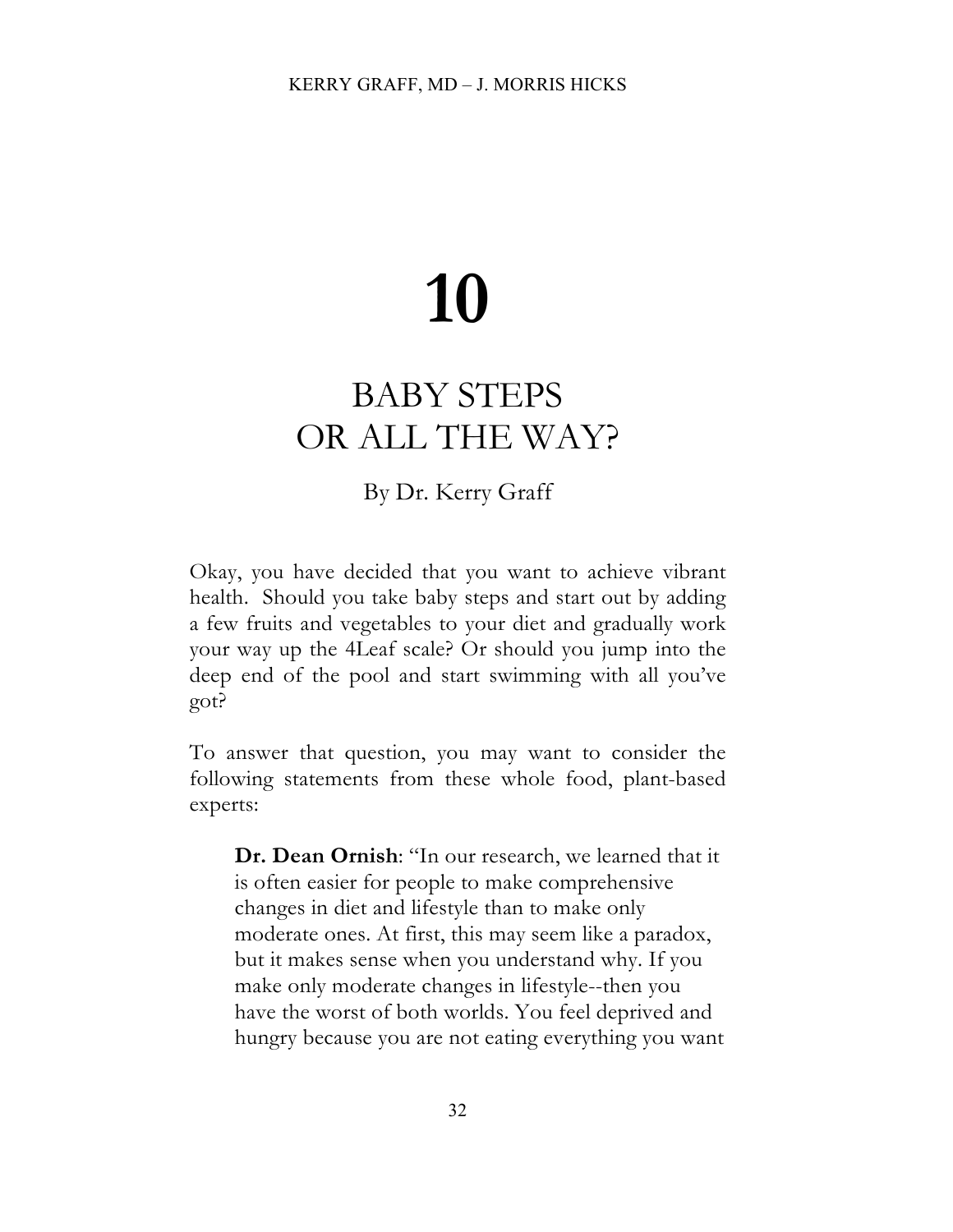#### 4LEAF GUIDE TO VIBRANT HEALTH

and are used to, but you're not making changes big enough to feel that much better or to significantly affect your weight or how you feel, your cholesterol, blood pressure or heart disease."

**Dr. John McDougall**: "If you are sincere about making the change, do so with 100% of your effort. Many people feel that it would be easier for them to slide into this diet plan gradually. Unfortunately, we seldom manage to discard old ways and old established tastes unless 100% of our effort is devoted to the change and unless, from the beginning, we make a clear break from our old behavior. A smoker who cuts down to four cigarettes a day only goes through slow torture and rarely quits completely."

**Dr. T. Colin Campbell**: "Following this diet requires a radical shift in your thinking about food. It's more work to just do it halfway. If you plan for animalbased products, you'll eat them--and you'll almost certainly eat more than you should. You'll feel deprived. Instead of viewing your new food habit as being able to eat all the plant-based food you want, you'll be seeing it in terms of having to limit yourself, which is not conducive to staying on the diet longterm."

**Dr. Caldwell Esselstyn** sums up his advice on this subject in just two words: "Moderation kills."

While there are exceptions, the greater your commitment to the 4Leaf way of eating in the beginning, the greater the likelihood that your healthier eating habits will be permanent and that you will achieve and maintain the lifelong benefits of vibrant health that you seek.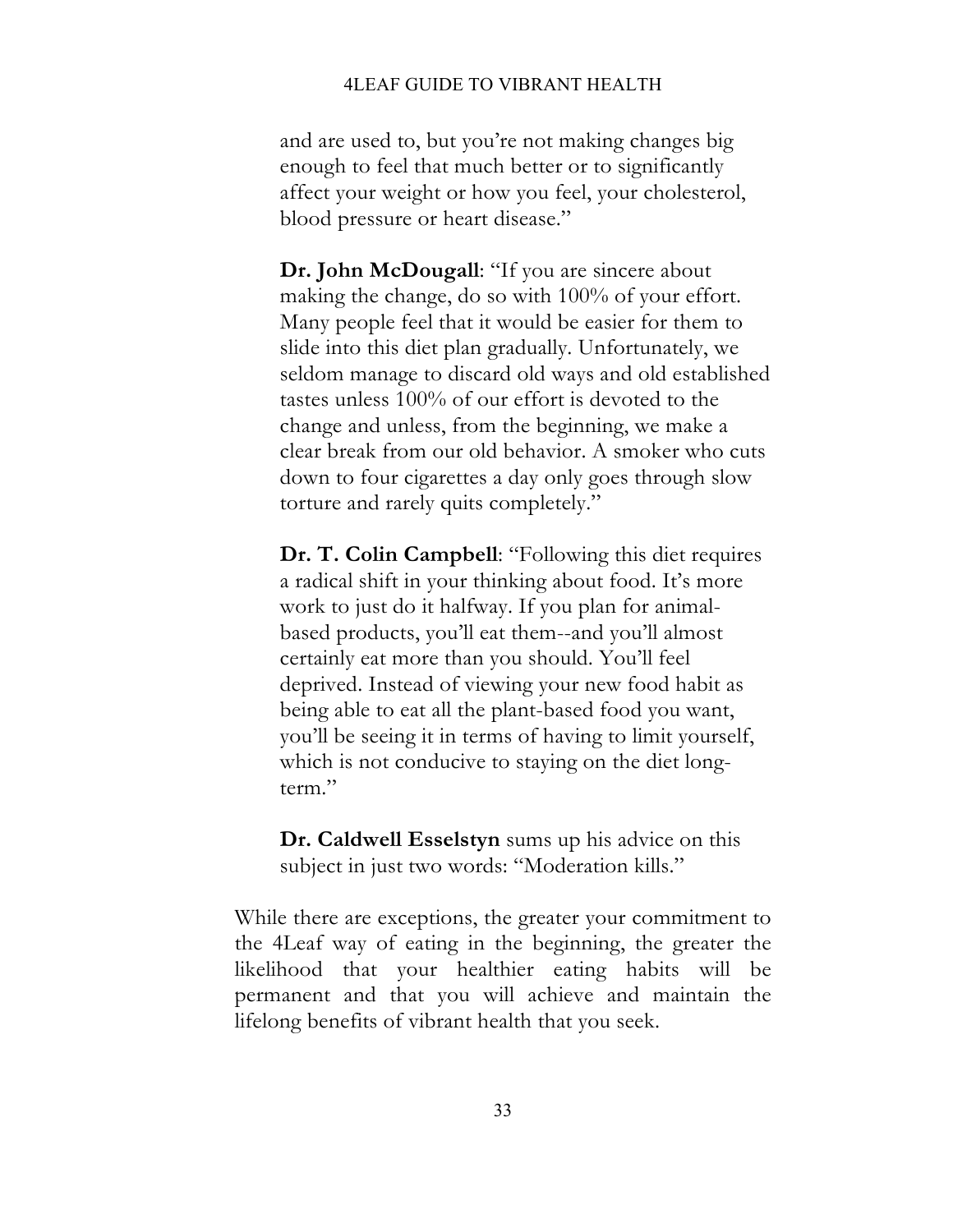#### KERRY GRAFF, MD – J. MORRIS HICKS

**In pursuit of vibrant health.** 4Leaf is a simple, yet powerful, way to eat that will reward you for the rest of your life. It is well worth the effort to make 4Leaf a permanent lifestyle change in your pursuit of vibrant health. So how do you begin a permanent lifestyle change? It all begins with commitment.

By reading this book, you've already made a commitment- to learn about the health-promoting, whole food, plantbased way of eating. Congratulations! After you have finished reading this book, I want you to make another commitment. Well, actually, I want you to make two.

**Commitment 1: To 4Leaf in 4 weeks**. I want you to get to the 4leaf level of eating as quickly as possible, but I also understand that you have to learn a whole new way of thinking about food. For most people, that isn't going to happen overnight. You will need to learn new recipes and create new habits. So, although I recommend that you shift as rapidly as you can all the way to the 4leaf level, I suggest that you take no longer than four weeks to get there for all the reasons stated by the experts above.

**Commitment 2: Eat 4Leaf for 4 months.** I strongly recommend that, once you get to the 4Leaf level of eating, you stick with it for at least four months. After that, you will look and feel so much better and the habits will be so ingrained, that you are likely to eat 4Leaf for the rest of your very long and healthy life.

**Wiggle Room.** I get it that nobody likes "all or nothing." While there's implied "wiggle room" in the 4Leaf formula (since you can reach the 4Leaf level with only 80% of your calories from whole plants), I recommend that you try to avoid ALL the foods that result in negative points in the